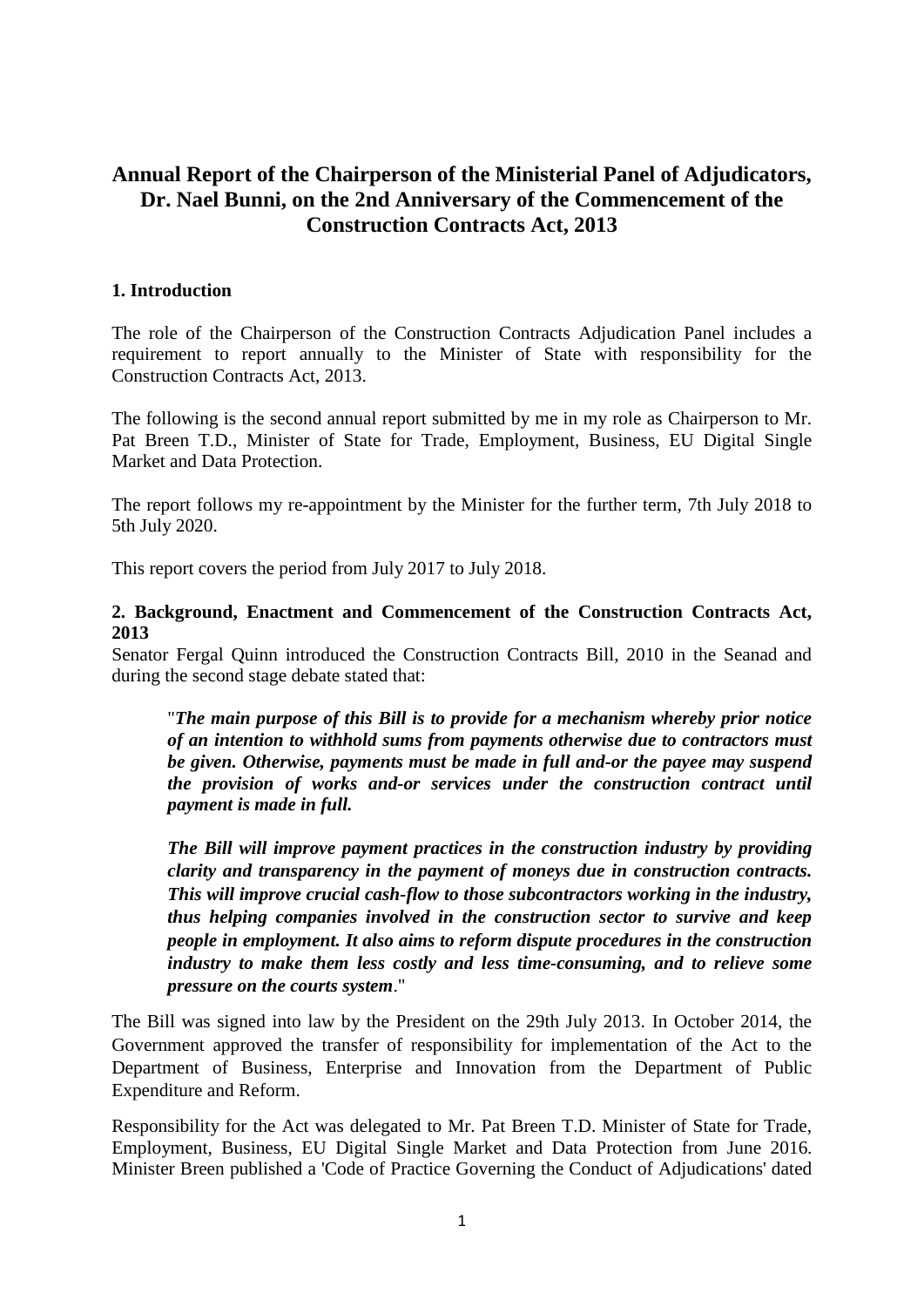25th July 2016 pursuant to section 9 of the Act. The Code of Practice is binding on all adjudicators operating under the Act in accordance with section 6(8). A Ministerial appointed Panel of Adjudicators, of which I am Chairperson, was established under section 8 of the Act and there are 30 other members of the Panel.

Following a national information campaign undertaken by the Department of Business Enterprise and Innovation, the Construction Contracts Act, 2013 came into force for certain construction contracts entered into after the 25th July 2016 in accordance with the 'Construction Contracts Act, 2013 (Appointed Day) Order 2016' (Statutory Instrument No. 165 of 2016).

## **3. Summary of the main provisions of the Construction Contracts Act, 2013**

The purpose of the Construction Contracts Act, 2013 is to regulate payments under a construction contract covered by the legislation. It applies to both written and oral contracts. Certain contracts are exempted under the legislation. These exemptions are: a contract of less than €10,000 in value; a Public Private Partnership contract; and a contract for a dwelling of less than 200 square metres where one of the parties occupies or intends to occupy it.

The legislation provides new legal rights and obligations on the parties to a relevant construction contract. The Act imposes minimum contractual provisions relating to payments - particularly the timing of payments - and the parties to a relevant construction contract may not opt out of its provisions. The Act also prohibits the practice of 'pay when paid', except in the circumstance of a third party to a contract becoming insolvent.

The Act introduced for the first time in Ireland a new right for a party to a construction contract, as defined under section 1 of the Act, to refer a payment dispute for adjudication as a means of resolving the dispute. The Act envisages that an adjudication will be concluded within a short timeframe i.e. 28 days from the date of referral of the dispute to an Adjudicator. This period may be extended in certain circumstances. If the parties to the construction contract cannot agree as to whom to appoint as Adjudicator, one or other may apply to me as Chairperson of the Ministerial-appointed Panel of Adjudicators seeking the appointment of an Adjudicator.

The Act provides important statutory protections for subcontractors in the construction industry. It provides specific deadlines for a subcontractor to submit payment claim notices. On receipt of same, payment must be made to a subcontractor within 30 days. If a subcontractor is not paid the amount due under the contract in full and within 30 days, a subcontractor has the right to suspend work until full payment is made. In addition, a subcontractor also has the right to refer such a payment dispute to adjudication.

Further detailed information on the Construction Contracts Act, 2013 Act is available on the Department's website [www.dbei.gov.ie.](http://www.dbei.gov.ie/)

# **4. Enforcement of Adjudicator Decisions**

The Rules of the Superior Courts were broadened to incorporate a provision for enforcement by the High Court of Adjudicator decisions - 'Rules of the Superior Courts (Construction Contracts Act, 2013) 2016' (Statutory Instrument No. 450 of 2016).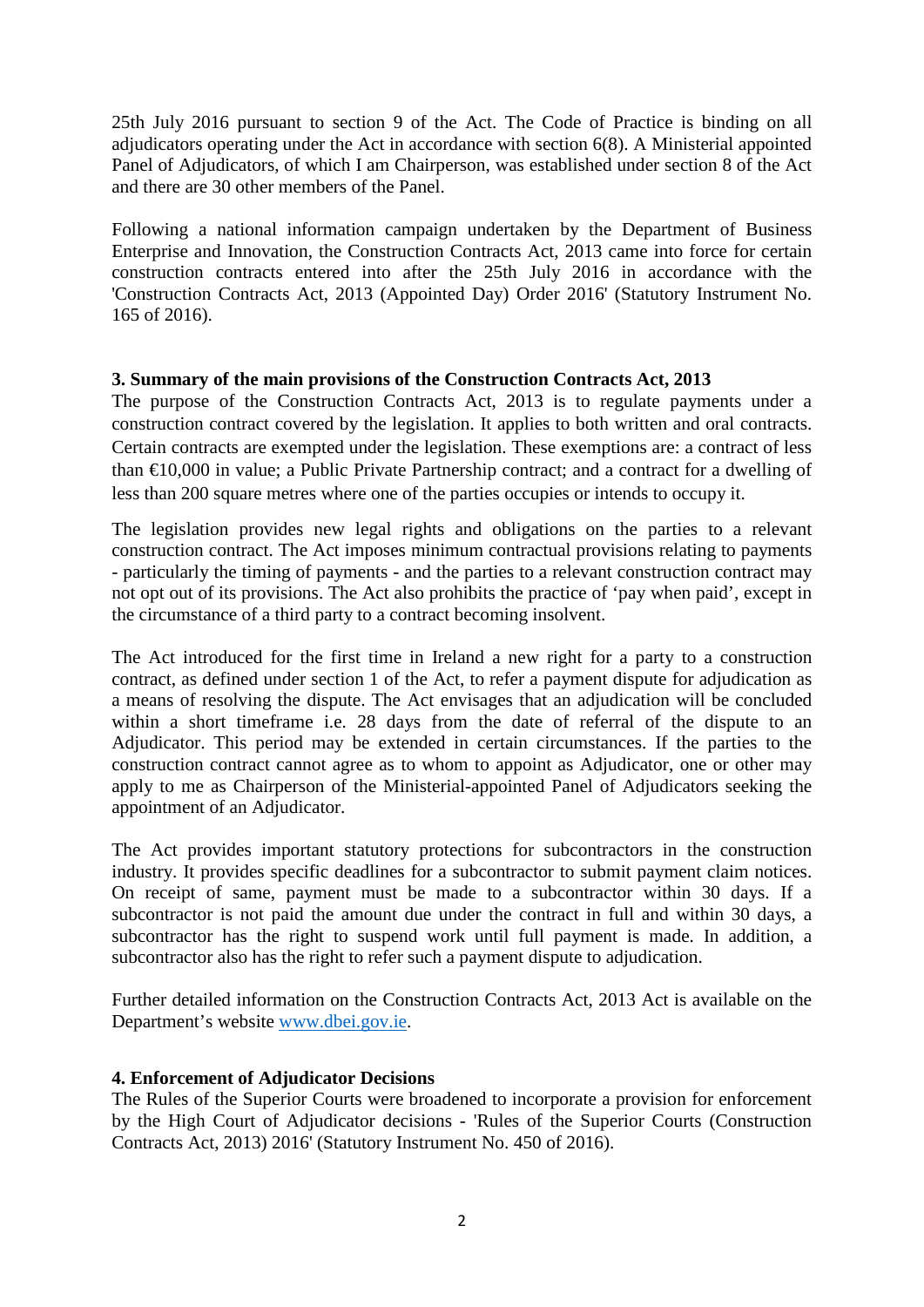### **5. Applications to the Chairperson for the appointment of an Adjudicator under section 6(4) of the Construction Contracts Act, 2013**

In accordance with the Code of Practice, I, as Chairperson, am required to assign an Adjudicator from the Ministerial-appointed Panel of Adjudicators. This usually takes place within seven days of the receipt of a written application requesting such an appointment and specifying the details of the dispute.

During the period to which this report covers 11 applications were received by the Construction Contracts Adjudication Service of the Department of Business, Enterprise and Innovation, which provides the necessary administrative support to me in processing such applications. I appointed an Adjudicator from the Ministerial-appointed Panel of Adjudicators in 9 out of the 11 applications received. In the other two cases an Adjudicator was not appointed as the applications did not comply either with the legislation and/or the 'Code of Practise Governing the Conduct of Adjudications'. In relation to the 9 Adjudicator appointments under section 6(4) of the Act, a number of these adjudications were ongoing at the time this report was compiled.

One of these cases concerned an amount in dispute stated to be  $\epsilon$ 32 Million, the highest amount in dispute that has been referred for the appointment of an Adjudicator under section 6(4) of the Act to date.

Section 6 of this report provides detailed information on adjudication cases that were completed during the period covered by this report and on which information was provided by Adjudicators in those cases. This includes both information on cases where the parties agreed to appoint an Adjudicator and cases where I appointed an Adjudicator under section 6(4) of the Act to the payment dispute. As the information received on these cases is anonymised, it is not possible to identify whether the Adjudicator was appointed by agreement of the parties or made under section 6(4) of the Act.

Therefore, it is important to note that the information set out in section 6 below does not refer exclusively to cases where the Adjudicator was appointed under section 6(4) of the Act.

### **6. Statistical Data Returns from Adjudicators**

The 'Code of Practice Governing the Conduct of Adjudications' requests that certain data be provided to the Construction Contracts Adjudication Service relevant to and within 21 days of the completion of each adjudication for the purpose of compiling anonymised statistical data on the Act.

During the period of this report, the Construction Contracts Adjudication Service received seven Adjudicator Statistical Data returns. The principal site locations of the payment disputes concerned are listed in Table 1 and the primary professional qualifications of the adjudicators involved are at Table 2.

| Table 1 - Principal site locations of payment disputes |  |
|--------------------------------------------------------|--|
| Dublin                                                 |  |
| Limerick                                               |  |
| Cork                                                   |  |
| Not disclosed                                          |  |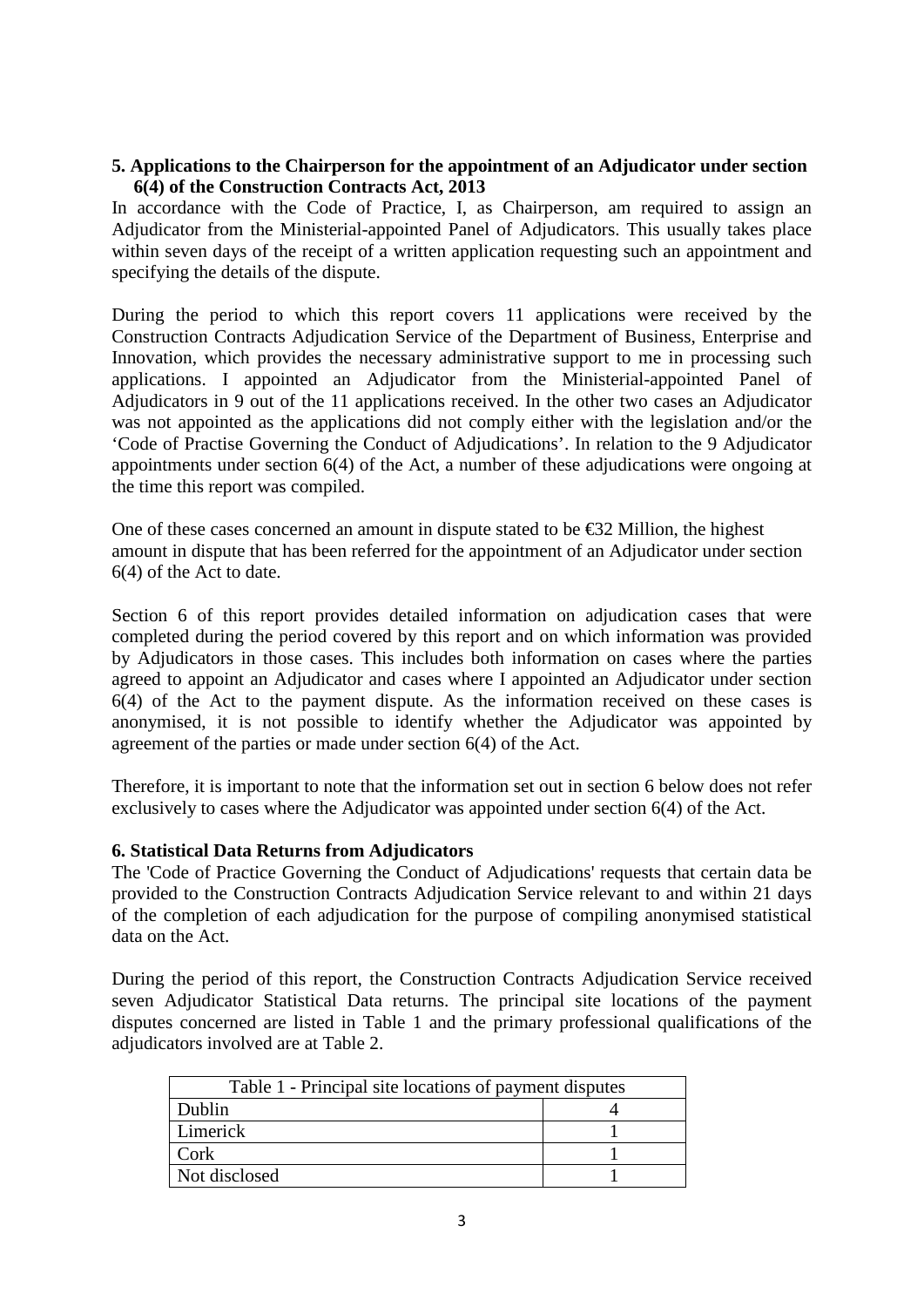| Table 2 - Primary Professional Qualification of Adjudicator |  |
|-------------------------------------------------------------|--|
| <b>Quantity Surveyor</b>                                    |  |
| Barrister                                                   |  |
| Solicitor                                                   |  |
| Engineer                                                    |  |

Further detailed information on six of the seven cases reported is provided below. In the remaining case the Adjudicator declined to give detailed data on the case, other than to confirm the timescale for the adjudication (and this information is included in Figure 8 below).

Figure 1 below sets out the categories of parties to the disputes adjudicated. The most common dispute referred for adjudication involved a subcontractor and main contractor.



Figure 2 provides information on the nature of the dispute in these cases. The category 'Other' was the most common dispute type (three cases) referred for adjudication. These three cases were described as follows: payment on termination of contract: dispute about payment to subcontractor which had gone into Voluntary Liquidation, and a dispute arising from the issue of a "Letter of Intent" and authorisation to undertake some works.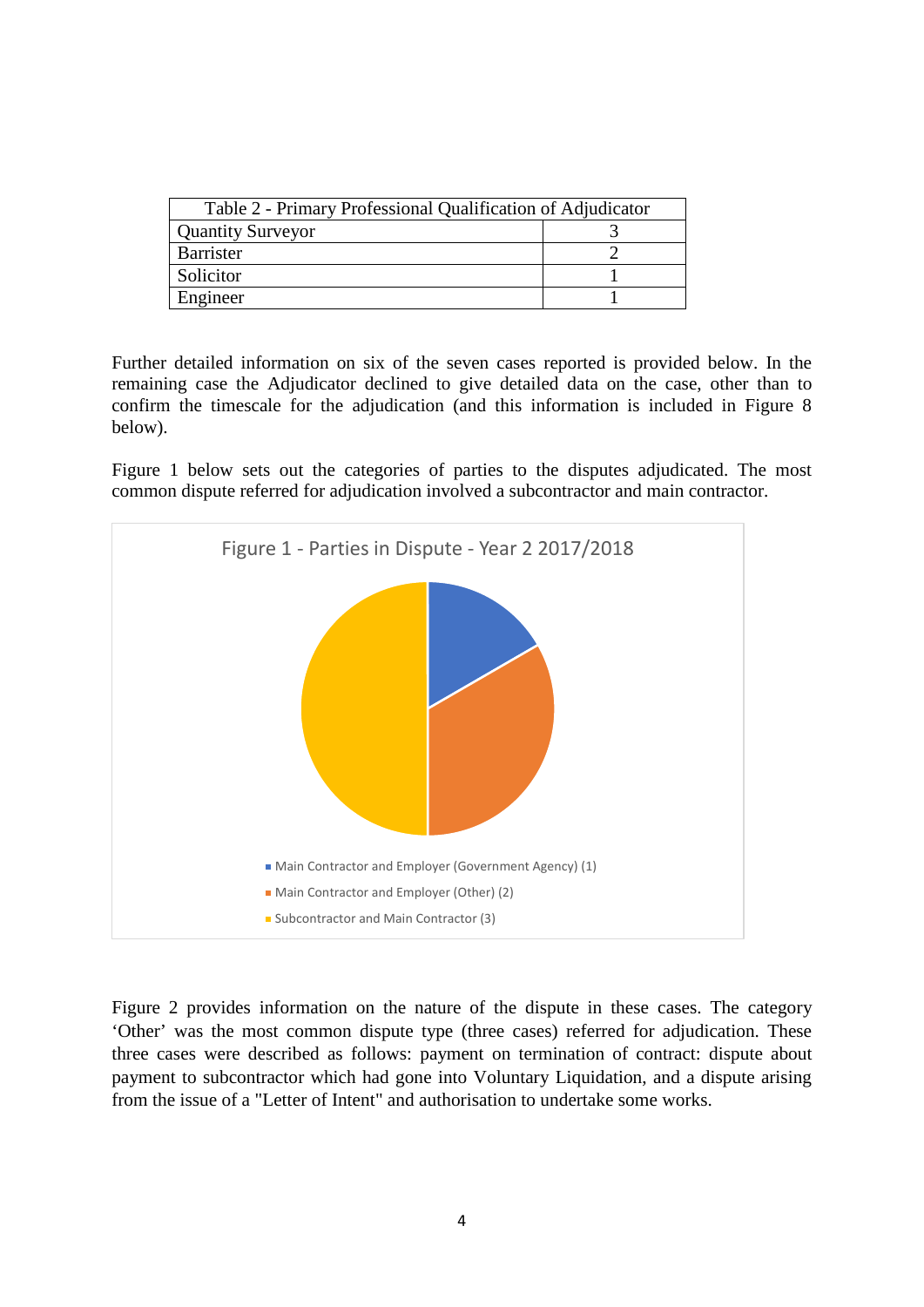

Figure 3 provides information on the status of these disputes after referral to an Adjudicator. Of the six cases reported, four resulted in an Adjudicator decision, the appointment of the Adjudicator was revoked in one case as the dispute was settled between the parties, and the Adjudicator resigned in one case after it had been settled between the parties.

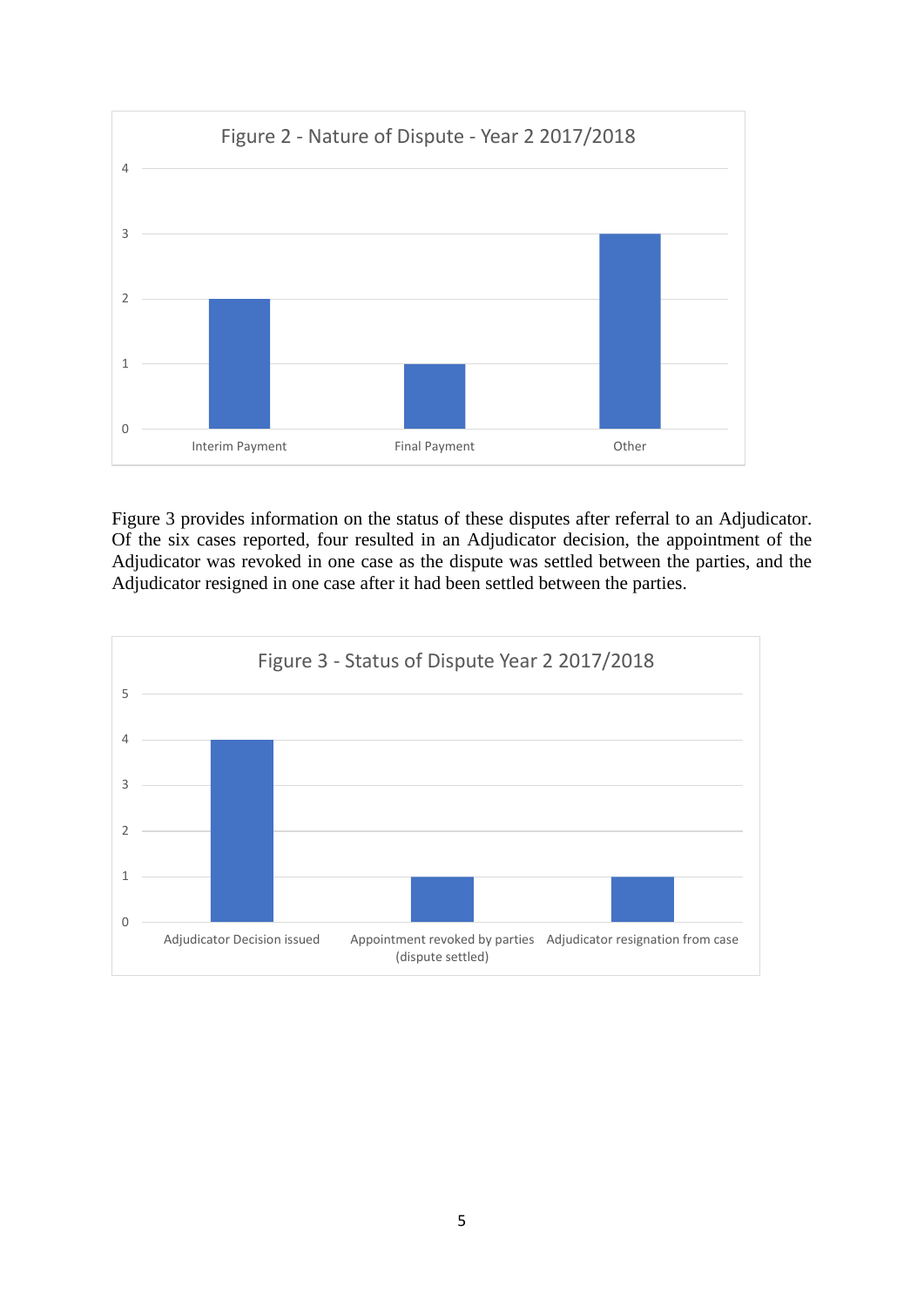Figure 4 provides information on the amount in dispute in the four cases which resulted in an Adjudicator decision.



Figure 5 provides information on the outcome of the four Adjudicator decisions. The referring party was successful in two cases, the respondent party was successful in one case and there was a split decision between the parties in dispute in one case.

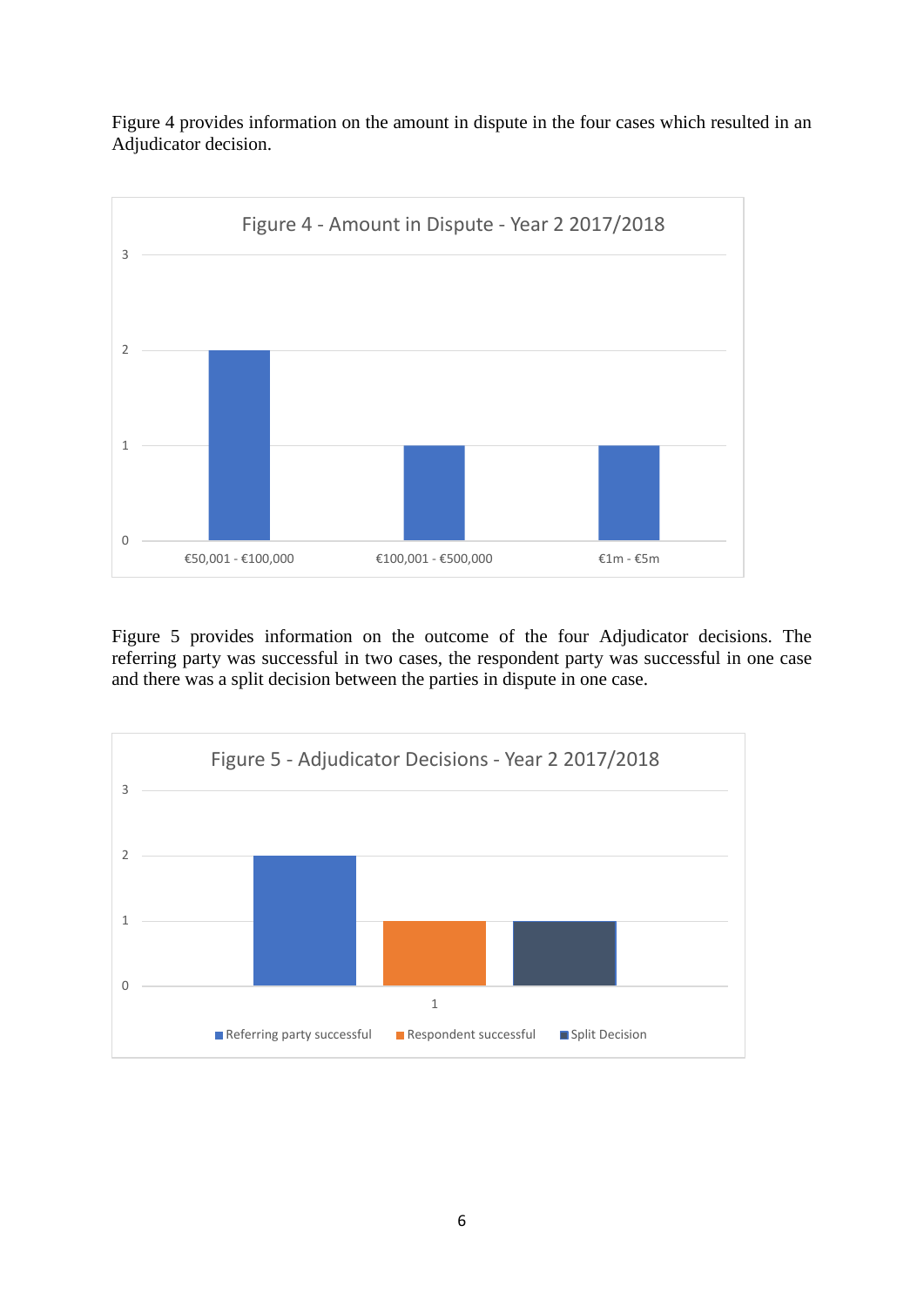Figure 6 provides information on amounts awarded by Adjudicators in the four cases. In the one case where the respondent was successful there was a nil award.



Figure 7 provides information on the hourly fees charged by the Adjudicators in the four cases which resulted in an Adjudicator decision.

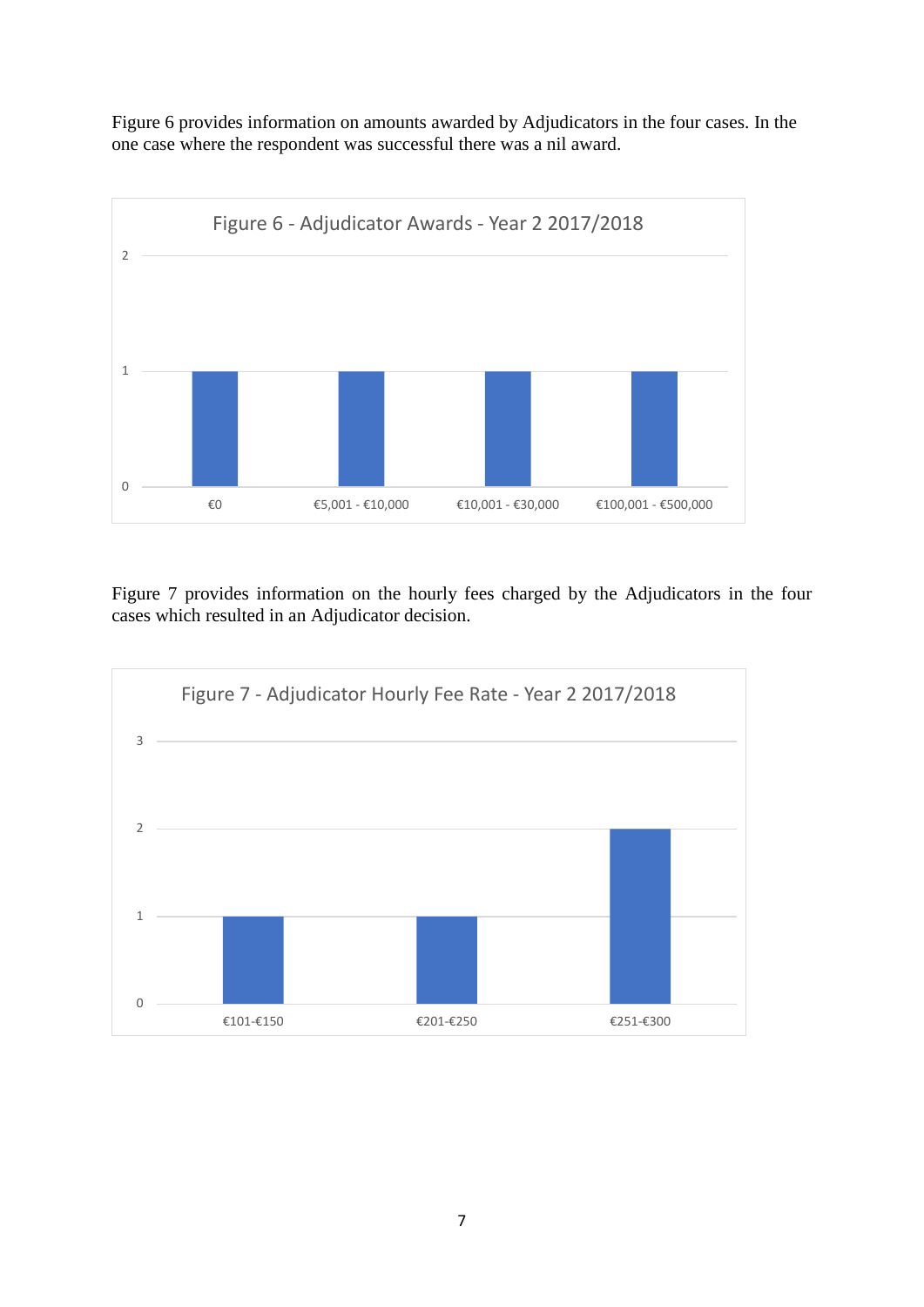Figure 8 provides information on the adjudication timescales to issue an Adjudicator decision. This includes five cases reported, four cases were completed within 28 days and one case was completed within 42 days.



## **7. Comment and Conclusions**

This second annual report on the implementation of the Construction Contracts Act, 2013 illustrates that there is now an effective statutory adjudication process in place for the resolution of payment disputes in the construction industry. For disputes to be avoided in the first instance however, it is important that contractors and subcontractors adhere to the payment requirements set out in the legislation.

As the legislation does not however carry an obligatory reporting provision in respect of adjudications carried out, it is not possible to accurately assess the instance of relevant payment disputes and of adjudications undertaken under the Act. Whereas, I have reported on the data provided in circumstances where Adjudicators have chosen to provide such data, it is not possible as a consequence to state that this is the definitive position.

As the construction sector has recovered very significantly in the recent past, the low incidence of payment disputes is perhaps not surprising. There is also anecdotal evidence to support the reluctance on the part of subcontractors to engage in a potentially adversarial dispute resolution process that may mitigate against them securing further work from a contractor in addition to suffering reputational damage. Historically within the sector, research points to a strong preference for consensual dispute resolution methodologies (Cunningham, T. 2017, The Construction Contracts Act 2013 – An Overview. Dublin Institute of Technology). This 2017 study, drawing on research contributions from a number of sources, refers to 'everyone knowing everyone else' within our comparatively small construction sector, encouraging a 'business as usual' attitude in which change may be difficult to achieve. It refers to the Act as a 'step in the right direction' while cautioning 'it is one thing to change the law; changing the culture is another thing entirely.'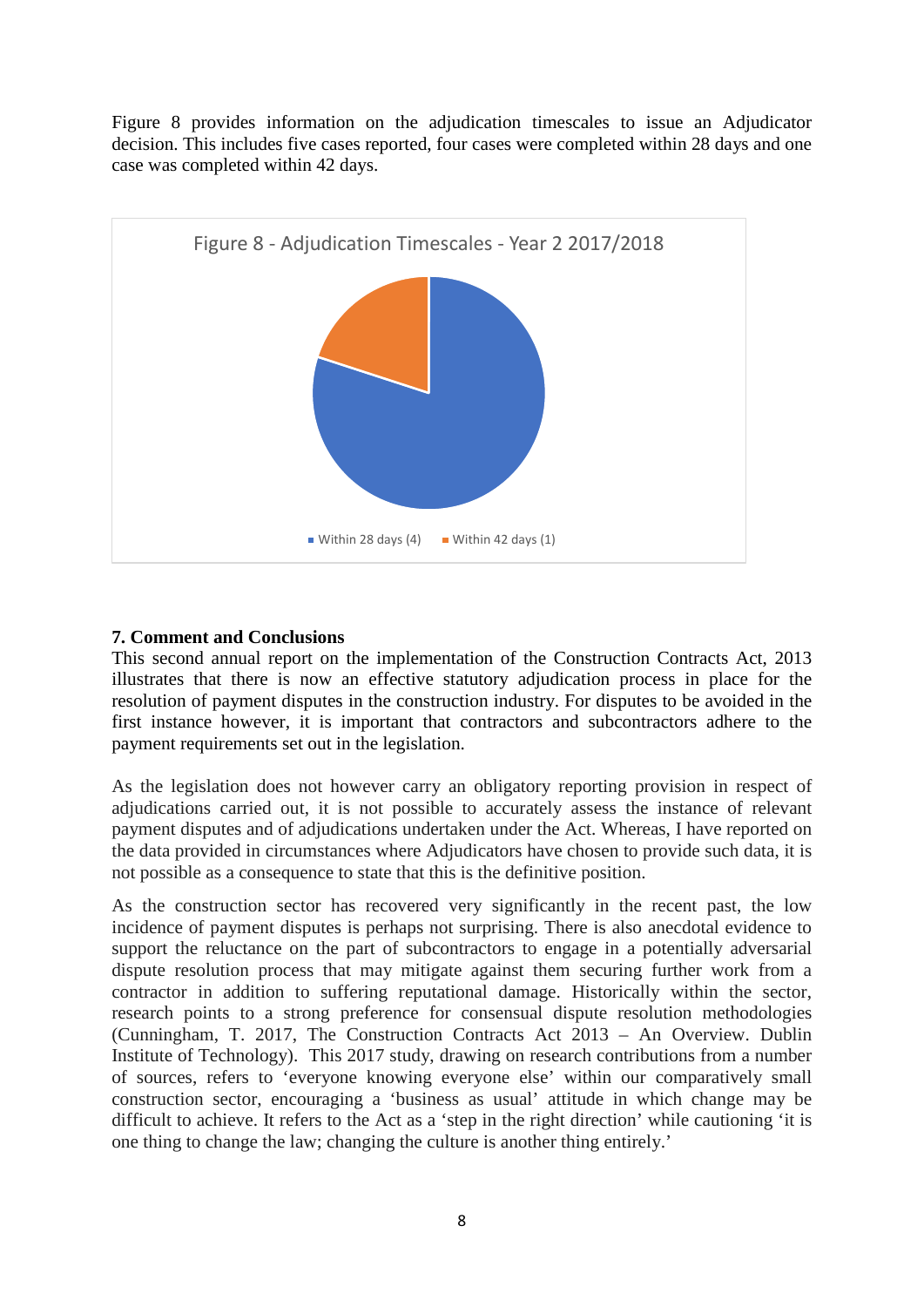In any event and notwithstanding the support of the Stakeholder organisations, and their positive views regarding the need for the introduction of a statutory adjudication service as a new dispute resolution methodology within the sector, there has been relatively low activity in this regard. Certain factors have likely influenced this unexpected turn of events, as follows:

- 1. Notwithstanding the publicity campaign engaged in by the Department including information on its website, there seems to be a residual lack of knowledge and awareness of the legislation and how it operates amongst the subcontractors for whom it is mainly aimed. Whilst the rest of the construction community employs professional technical staff that would be aware of the working of the legislation, the same is not true in the whole of the subcontracting sector, that is with the exception of the large Mechanical/Electrical Subcontractors.
- 2. There are indications that there is still some tolerance towards the long-established payment procedures among subcontractors.
- 3. The success of conciliation as a method of dispute resolution (where the parties have complete control of the process and the outcome and where it remains to be the method stipulated in the standard forms of contract used in Ireland), leads to discourage any change to that culture.
- 4. There is a fear of the possibility of escalating cost if a hearing is required or ordered, pursuant to the provisions of the Irish constitution which might extend the duration of an adjudication case.
- 5. In the past few years, there has been a move in Ireland to follow the international experience towards methods of dispute avoidance. This trend is reflected in the latest version of the Conditions of Contract for public works.

Despite this slow start for the usage of the Act, the real value of this legislation, having regard to the protections afforded therein to subcontractors, will likely become more apparent in the event of a future slowing down of activity in the sector, where payment vulnerability may once again feature as an area of concern to subcontractors. They may in turn, increasingly seek to rely upon it to vindicate their rights to payment under applicable contracts and in the event of non-compliance on the part of main contractors, to access adjudication as a speedy dispute resolution mechanism.

It is envisaged that the need or otherwise for future change to primary legislation and indeed the Code of Practice governing the conduct of adjudications will be ascertained primarily through the responses by the courts in the event of any challenges to the provisions of the 2013 Act.

Notwithstanding this observation, certain of those involved in Adjudication in Ireland have been discussing a number of possible enhancements to the legislation and the Code. It will therefore be useful to collate these comments and keep a record of them for reference and use as appropriate in future.